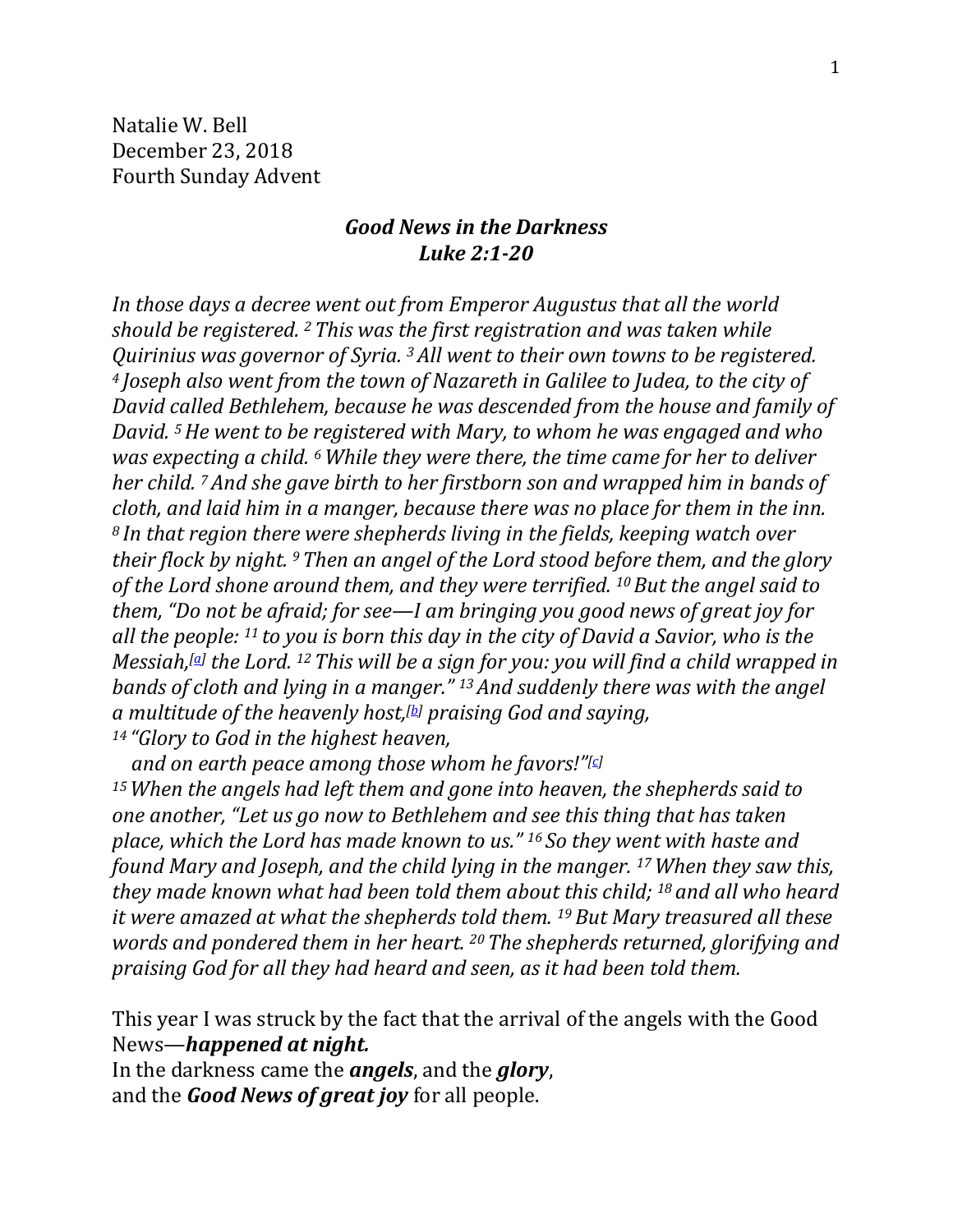The Good News came at night. That *is not an accident*.

I've been reading a magnificent and unsettling book by one of my favorite authors—Barbara Brown Taylor. She is a former Episcopalian priest, turned professor and author, in Georgia. The book is called *"Learning to Walk in the Dark",* and its title tells you the subject. She spent months researching darkness, and what we can learn from it.

She did some *fascinating things* like exploring dark 'wild' caves in West Virginia, attending meals where everyone was blindfolded, or museums where blind guides led blindfolded tourists! All this to learn about the power of darkness!

## Why?

Because we kind of default to thinking about light and dark one way-- *light is good, and dark is bad.* 

Think about that for a minute—don't you often think that way? We *prefer light.* 

I find it bizarre that my husband prefers *a small lamp* in his home office. I walk in and immediately turn on the overhead light. My eyesight is worse than his, So I like a flashlight everywhere in the house, so I can see

But darkness is about more than not seeing. It's about *fear* as well. Many people are afraid of the dark, and most of us are unsure of it. *Nyctophobia* is the technical term for fear of night. We tend to *panic* when everything goes dark, when the power is out, and lights are nowhere to be found. We associate *darkness with things like crime*, and ghosts, and fear, and anything we don't understand

We have essentially *loaded the idea of darkness* with all kinds of meaning…but nowhere in scripture does it say that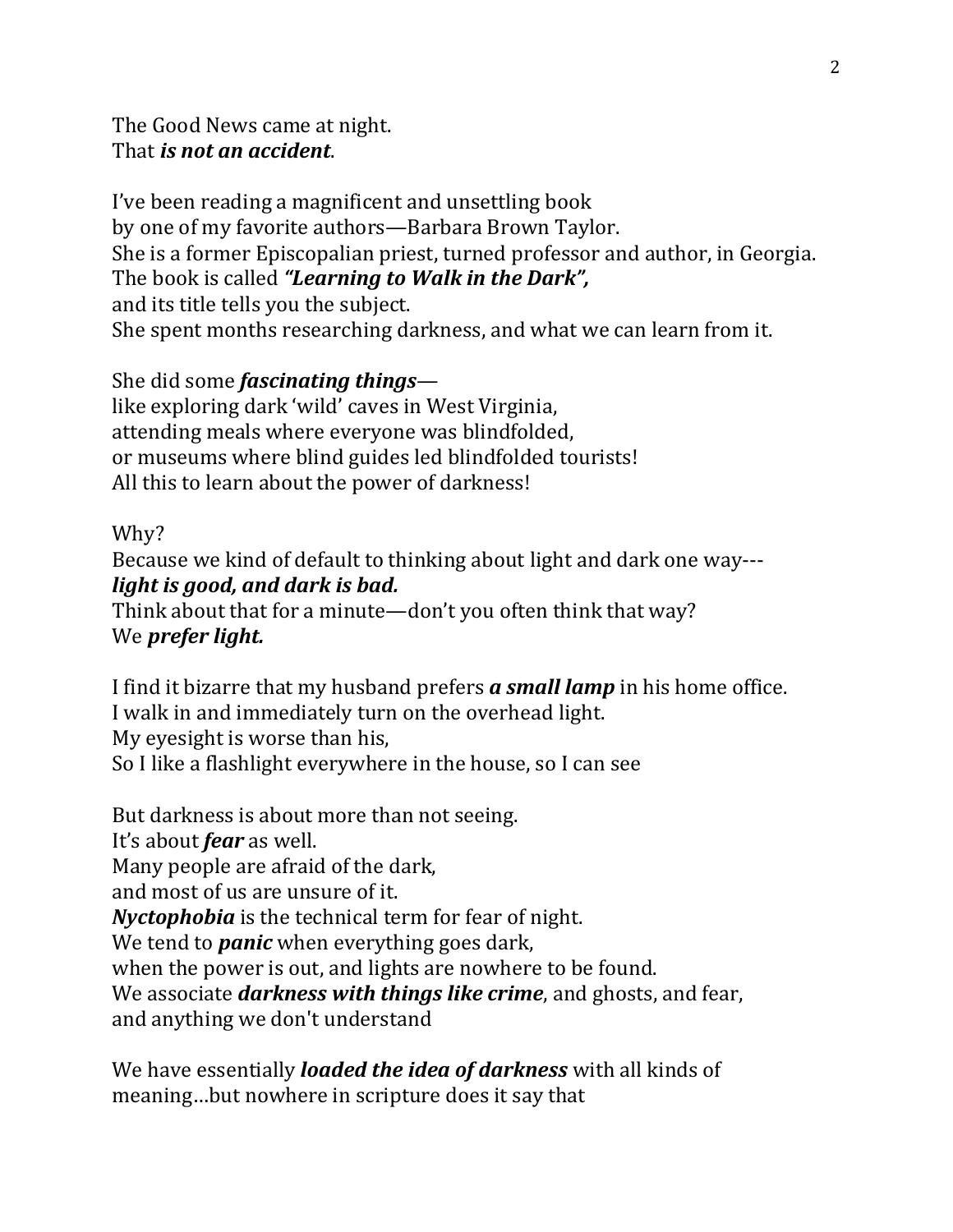## *ALL darkness is bad, and ALL light is good!*

The Bible does say things like 1 John 1:15: *God is light, and in Him there is no darkness.*  The Gospel of John chapter 1 speaks about Jesus coming into the world *as a light in the darkness.* But the Bible also has amazing things in darkness – all *creation comes out of darkness*, and many *revelations from God* happen at night!

We start our worship services by *welcoming the light of Christ*. But *how* do we do that? We do it by *lowering the lights* before the acolyte brings in the flame for the candles on the Lord's table!

It's *not really the same* to see the light of Christ, or ponder it's meaning, unless it's dim or dark. It's so much more *meaningful*, when the light of Christ comes into our darkness, isn't it?

Taylor says that our *lives do not always fit neatly* into categories of light and dark. Gee, that might be an understatement. We want to see some things as *light, and good.*  And other things as *dark, or bad.* 

What if darkness and light are *not opposites*? What if they are like *doubt and faith* what if they *can and should exist together*? In all of us!

What if we *need the dark? To actually find God!*

Taylor talks about the dangers of *'full solar spirituality'* for Christians, where we assume that God's job is to bring us light. We *want everything sunny,* full of light. If it's not, that it's wrong, evil, sinful….and maybe we don't have enough faith! Barbara Brown Taylor, *Learning to Walk in the Dark*, 2012, pg. 9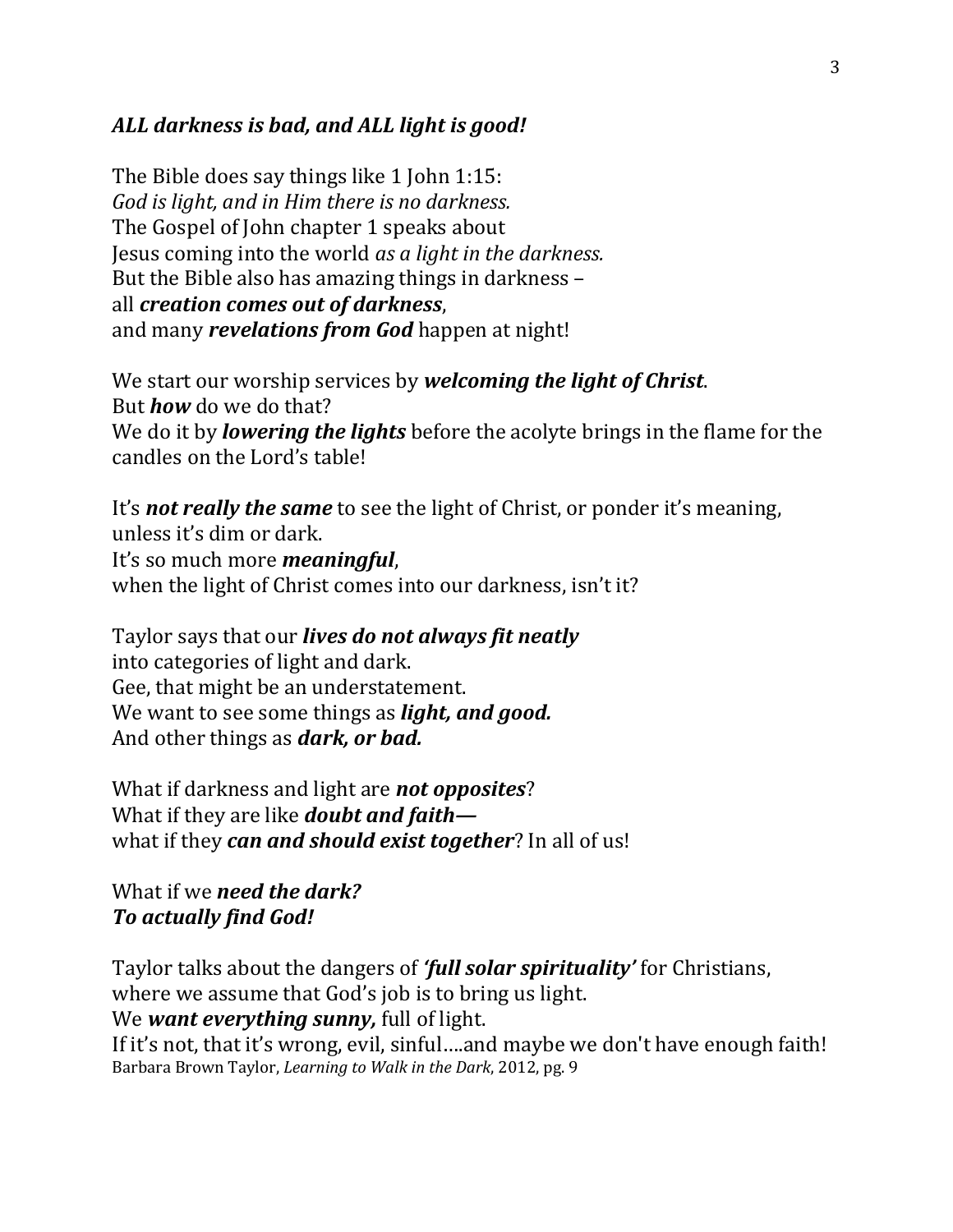We've all heard this kind of thinking. It *assumes that God wants* us to have a good sunny life-always.

But Jesus said he came to bring *abundant life* (John 10), And what if there's something *we learn from Jesus—in the dark*?

What is there is something truly awesome, that we can only learn in what Taylor calls *'lunar spirituality'*, a *faith that exists in the dark?*  Barbara Brown Taylor, *Learning to Walk in the Dark*, 2012, pg. 9-10

This is probably why I love *Streams in the Desert* so much, because it often speaks of dark nights of the soul that we encounter as Christians—not because we are bad, or have too little faith but because *we are seeking God*, and seeking to live *faithful lives* which includes *walking through the darkness with God.*

Christian *mystics* throughout the ages wrote of the power of darkness. **St. John of the Cross,** a Carmelite monk in the 16<sup>th</sup> century? wrote about finding God in the dark, as he sat in a lonely prison cell. *Paul too* wrote from a dark prison cell, some of the most beautiful letters in the New Testament!

## So what if *darkness is not dark to God? And not always bad for us?*

In fact, if we look to our Biblical ancestors, we find story after story of people *finding God at night—in the dark*. The promise God gave to *Abraham* was given to him at night, when he was told he would have as many descendants as the stars. *Jacob wrestled* with God overnight, and received his new name, Israel. The *Exodus from Egypt* happened overnight, after the firstborn sons were killed in their sleep, but God's people were unharmed. *Manna* descended to the Israelities overnight as they wandered through the wilderness.

And all this doesn't even mention the power of *dreams* dreams and visions that happened in the night!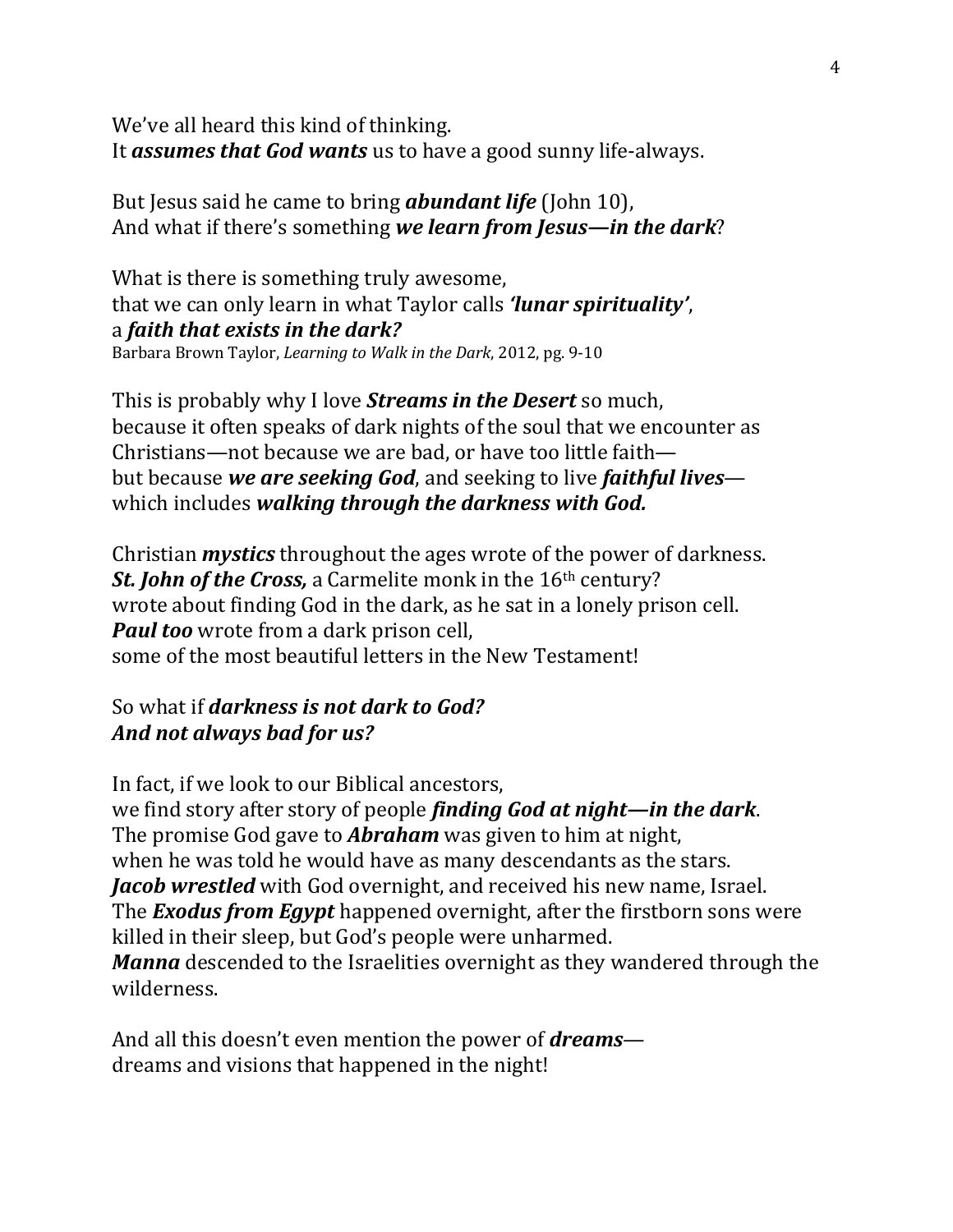*Joseph* dreamed about his future and his brothers, at night…and then walked through a night all his own when he was sold into slavery by those brothers, and later imprisoned for a crime he did not commit. (Gen 37)

*Jacob* dreamed of a ladder to heaven—at night (Gen 28). *Samuel* heard the voice of God calling to him—in the night (1 Samuel 3). *Daniel* had visions and dreams in his captivity—at night (Daniel 7). *Peter* saw the vision of clean and unclean things together—in a dream, at night (Acts 10).

Which brings us the *birth of Jesus.* Throughout the prophets, the Messiah is one who is a *light, who comes where? Into darkness!*

And Jesus did in fact *come at night!* Do you remember that Jesus entered and left this world—in the dark?

He was born at night in *Bethlehem*, likely in a cave or an underground room, because that was the common place for animals in a home. He left this world, breathing his last on the *cross* and darkness covered the land. At night his body was laid in a tomb. And it was *dark on Easter morning* when Mary came looking for him— When she found the stone had been rolled away.

There's a theme here---*What if all new life begins in the dark?* 

We tend to *complain* about darkness, especially as we walk through it, but what if *it can bring goodness* as well? What if darkness can give *birth to light?*  What if darkness *is part of life, and goodness?*

Have you ever been blindfolded for a game? If you *pretend to be blind* for a day, you quickly learn that losing sight means gaining a *heightened awareness of all your other senses.* And being blind is much more *intimate* than the world of those with sight. Blind people *touch faces*, they touch objects,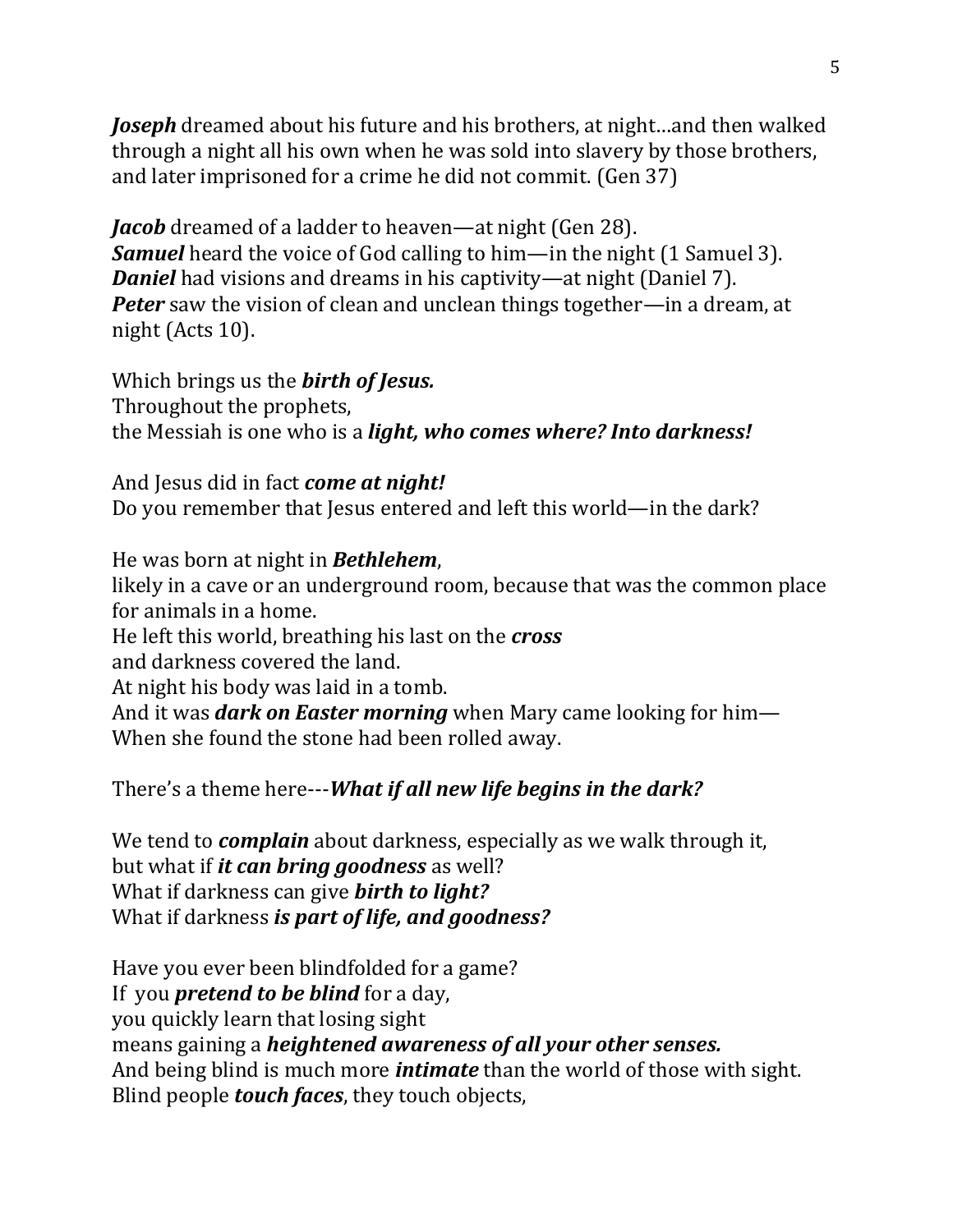they smell the world around them, they listen to the smallest sounds.

They *can 'see' things if you will, because of their sounds, texture, weight, and shape.*  They can hear what different *trees* sound like, Feel what a *face* looks like.

When you think about it, *humans need some darkness. To understand the world.* 

People kept in constant light tend to go *crazy*.

The *circadian rhythm* of our bodies,

that internal clock that helps us keep our days and nights straight it requires that we spend some time *sleeping—in the dark*. It's why you hear how important it is to *turn off the TV*, and the *cellphone* at night. We *sleep better* without light.

So, what if the *darkness is not all bad?* What if there are *awesome things* that happen, only at night? What if there are things to be learned, to be experienced, that can *only happen in darkness*?

This makes sense. Think about the *night sky.*  You can only see the *brilliant twinkling stars* when it's dark and only when all the artificial light of our homes and cars and cities is far away. To fully appreciate the beauty of the *moon*, You'll want the blackest night, right?

In her book *Teaching a Stone to Talk*, one of my favorite poets, Annie Dillard says; *"You do not have to sit outside in the dark. If, however, you want to look at the stars, you will find that darkness is necessary. But the stars neither require nor demand it."*

We *don't have to learn the lessons* that can only be learned in darkness.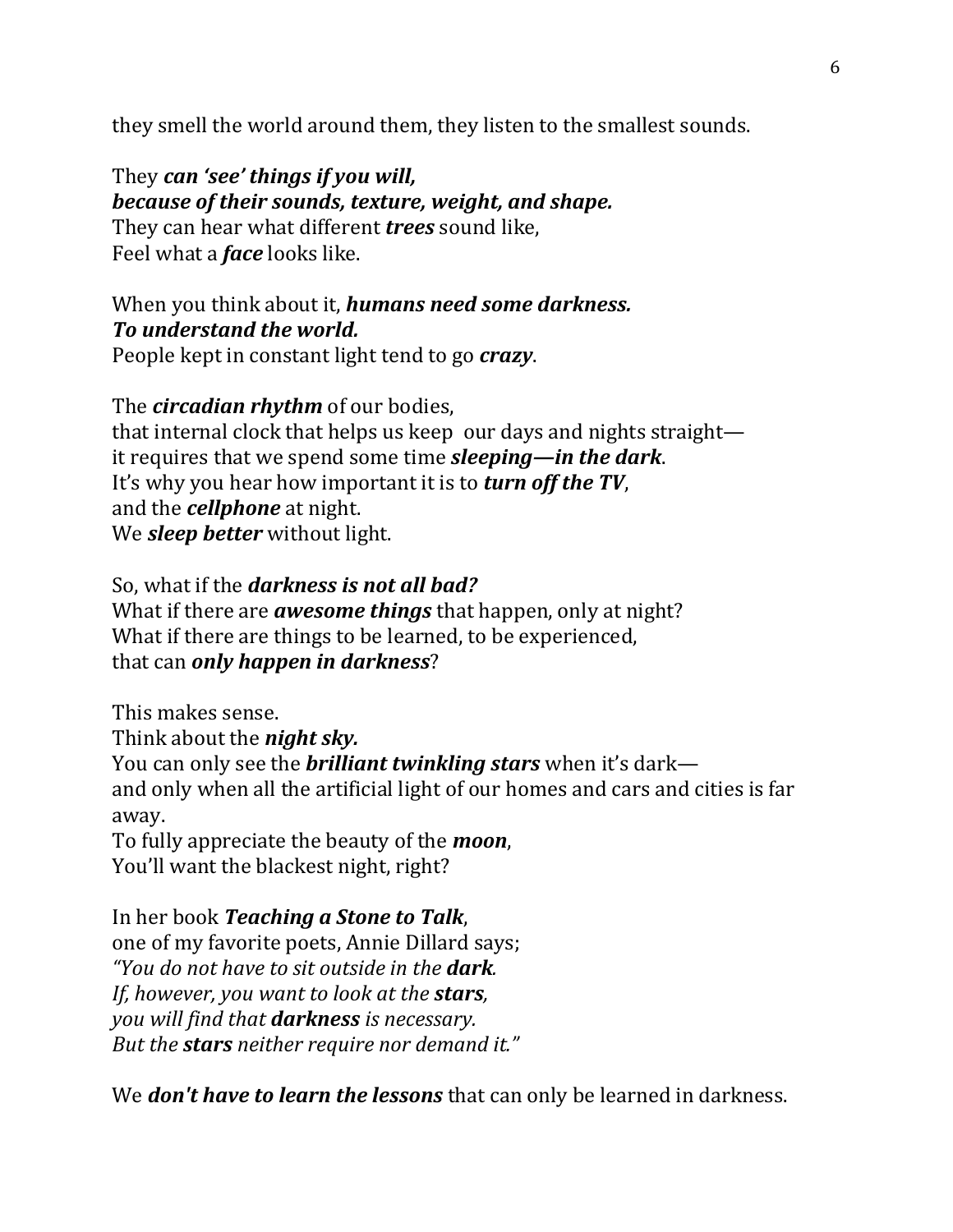We can insist on wanting only light. But what if we *decided to walk through the darkness in life—with Jesus?* To learn what God has to teach us? To find our Savior, who came as a light—in darkness?

This beautiful story of the *Savior's birth* it takes place in a *dark place, a dark hour, and a dark time.* Mary and Joseph have not been having the time of their lives. She is a young unwed pregnant girl, he is a man who is marrying a pregnant bride.

They have had to *leave their hometown* and travel for days to get to Bethlehem…only to find there are no homes with upper rooms where they can stay, sleep, and she can give birth! Only the lower room, an *underground cave type room* where the animals stay.

Talk about walking through a *dark valley,*  can you even imagine if you were asked to walk on foot for many miles, leaving your home and family, only to arrive with no place to stay, no place to lay your newborn child? This was supposed to be *a time for the family to rejoice,* for women to smile swap stories about labor, for men to congratulate one another on a new life.

Instead God *uses the night, the darkness*—to enter this world. And did you notice that the angels announcing the good news that they came to the *shepherds*, who were tending their flocks, *by night!* The *Good News* arrived in a dark sky, and the sound of *angels pierced a dark, silent night!*

What if we *need the dark, as much as we need the light*? What if we *need the darkness to learn how to see in the light?*  What if *Jesus came*, not only as a light, but also to *show us the miracles that came happen in the dark?*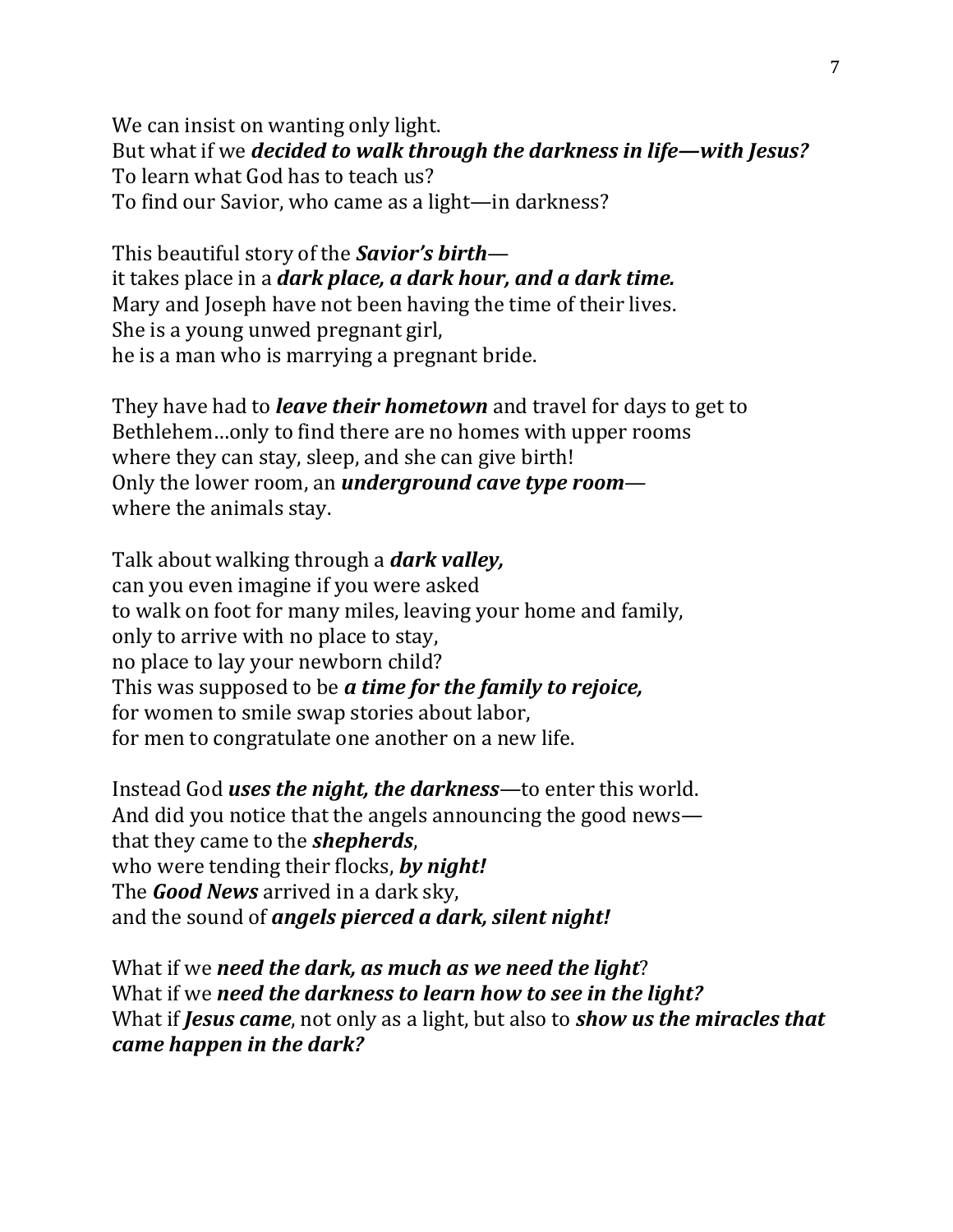John 9 is a story of a man born blind, and an interesting tale because it's not just about a blind man whose sight is restored. It's about who is *really blind* in the story and it has very little to do with *eyesight*.

In John 9:38-39, Jesus said, *"I came into this world for judgment so that those who do not see may see, and those who do see may become blind."*

Did you hear what Jesus said? He said he came to that people who are blind may see, and *those who do see become blind. What? Why?* Is this became we learn things in the dark? Sounds a little like *those who want to save their life must lose it, and those who lose their lives will save them (Mark 8:35) The first will become last, and the last will become first (Matt 20:16).* **Maybe we need some darkness.**

Do you know that the *date of Easter*, the celebration of Jesus' *resurrection*, is determined by the cycles of the *moon*? Easter is the *full moon* on or after the spring equinox on March 21<sup>st</sup>. This is why it's a different date every year, and never the same two years in a row.

*Miracles* happen at night. *Joy* breaks into our lives, even at night. *Especially* at night.

It is at night that we truly *understand the meaning of God's light in Jesus!* That first silent night---sets a pattern for us as we welcome the Savior Jesus. Christmas may seem like bright lights and loud sounds in our world, But actually it happened on *a dark, silent night.*

I love this message I read this week by Alicia Bruxvoort: *The message the angels proclaimed on that Bethlehem hillside long ago didn't just change the course of one bygone silent night. The good news of great joy changed the course of every silent night to come. Because we don't have a God who merely pierces our darkness. We have a Savior who lingers beside us on our long silent nights (Isaiah 9:2-7).The prophets foretold it (Isaiah 7:14). The angel repeated it. And His name confirms it (Matthew 1:23). God is with us.*